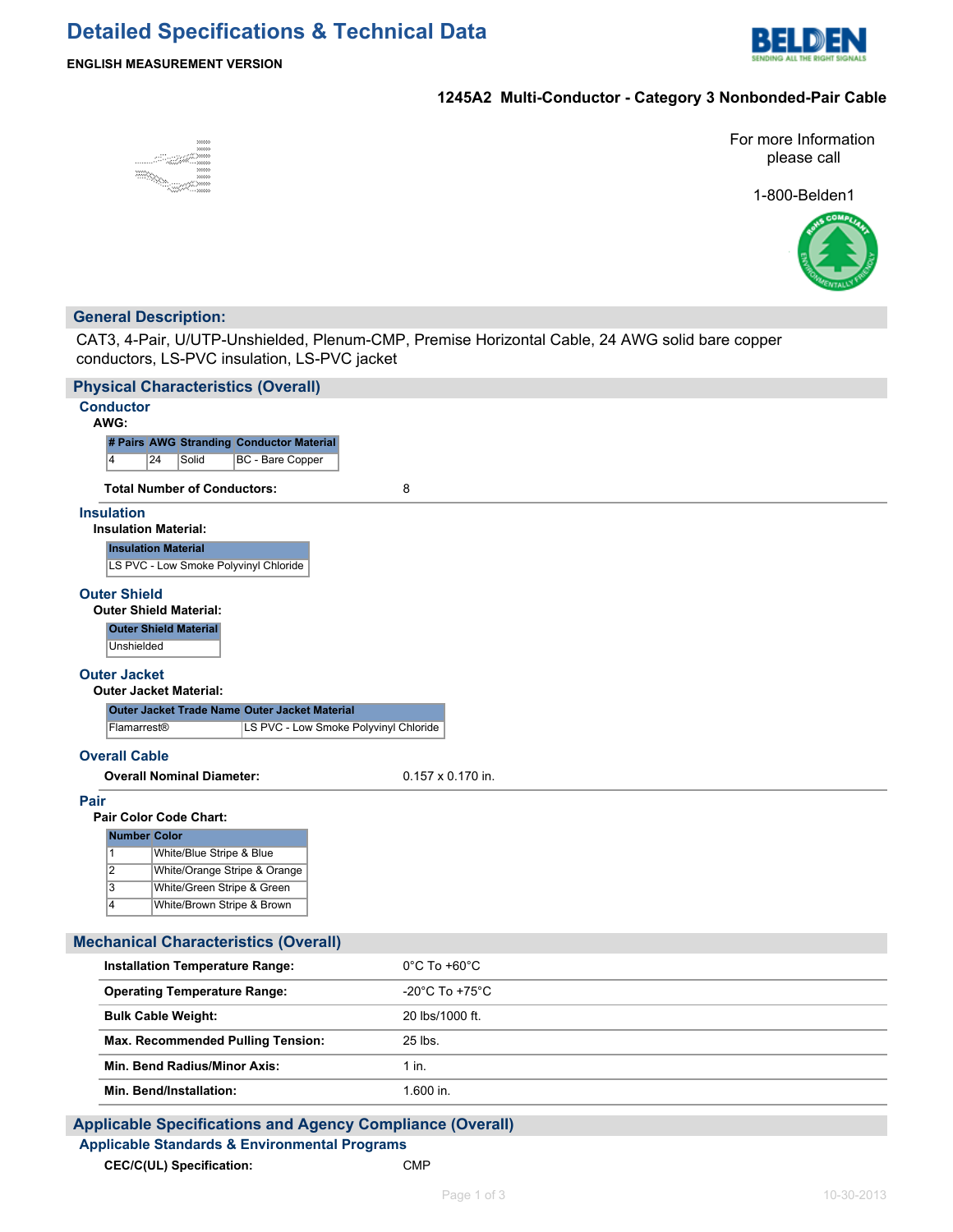# **Detailed Specifications & Technical Data**



## **ENGLISH MEASUREMENT VERSION**

# **1245A2 Multi-Conductor - Category 3 Nonbonded-Pair Cable**

| EU Directive 2011/65/EU (ROHS II):                                                   | Yes                                                               |
|--------------------------------------------------------------------------------------|-------------------------------------------------------------------|
| <b>IEEE Specification:</b>                                                           | 802.3 10BaseT, 100BaseT4                                          |
| <b>EU CE Mark:</b>                                                                   | Yes                                                               |
| EU Directive 2000/53/EC (ELV):                                                       | Yes                                                               |
| EU Directive 2002/95/EC (RoHS):                                                      | Yes                                                               |
| EU RoHS Compliance Date (mm/dd/yyyy):                                                | 06/01/2007                                                        |
| EU Directive 2002/96/EC (WEEE):                                                      | Yes                                                               |
| EU Directive 2003/11/EC (BFR):                                                       | Yes                                                               |
| CA Prop 65 (CJ for Wire & Cable):                                                    | Yes                                                               |
| MII Order #39 (China RoHS):                                                          | Yes                                                               |
| <b>Telecommunications Standards:</b>                                                 | 568-B.2 Category 3                                                |
| <b>Other Specification:</b>                                                          | NEMA WC-63 Category 3, UL verified to TIA/EIA-568-B.2, Category 3 |
| <b>Flame Test</b>                                                                    |                                                                   |
| <b>UL Flame Test:</b>                                                                | NFPA 262 Plenum Flame Test (UL910)(FT6)                           |
| <b>CSA Flame Test:</b>                                                               | FT6                                                               |
| <b>Suitability</b>                                                                   |                                                                   |
| Suitability - Indoor:                                                                | Yes                                                               |
| <b>Suitability - Outdoor:</b>                                                        | No                                                                |
| <b>Sunlight Resistance:</b>                                                          | No                                                                |
| <b>Plenum/Non-Plenum</b>                                                             |                                                                   |
| <b>Non-Plenum Number:</b>                                                            | 1229A1                                                            |
| <b>Electrical Characteristics (Overall)</b>                                          |                                                                   |
| Nom. Mutual Capacitance:                                                             |                                                                   |
| Capacitance (pF/ft)<br>19                                                            |                                                                   |
|                                                                                      |                                                                   |
| Maximum Capacitance Unbalance (pF/100 m):<br><b>Nominal Velocity of Propagation:</b> | 330                                                               |
| <b>VP</b> (%)<br>61                                                                  |                                                                   |
| <b>Nominal Delay:</b><br>Delay (ns/ft)<br>1.5                                        |                                                                   |
| <b>Maximum Conductor DC Resistance:</b><br>DCR @ 20°C (Ohm/100 m)<br>9.38            |                                                                   |
| Max. Operating Voltage - UL:                                                         |                                                                   |
| <b>Voltage</b><br>300 V RMS                                                          |                                                                   |

# **Electrical Characteristics-Premise (Overall)**

### **Premise Cable Elelctricals:**

|  | Freq. (MHz) Max. Attenuation (dB/100 m) Min. NEXT (dB) Min. PSNEXT (dB) Min. SRL (dB) Fitted Imp. (Ohms) |      |         |      |           |
|--|----------------------------------------------------------------------------------------------------------|------|---------|------|-----------|
|  | 2.56                                                                                                     | 41.0 | No Spec | 12.0 | 100 ± 15% |
|  | 5.58                                                                                                     | 32.0 | No Spec | 12.0 | 100 ± 15% |